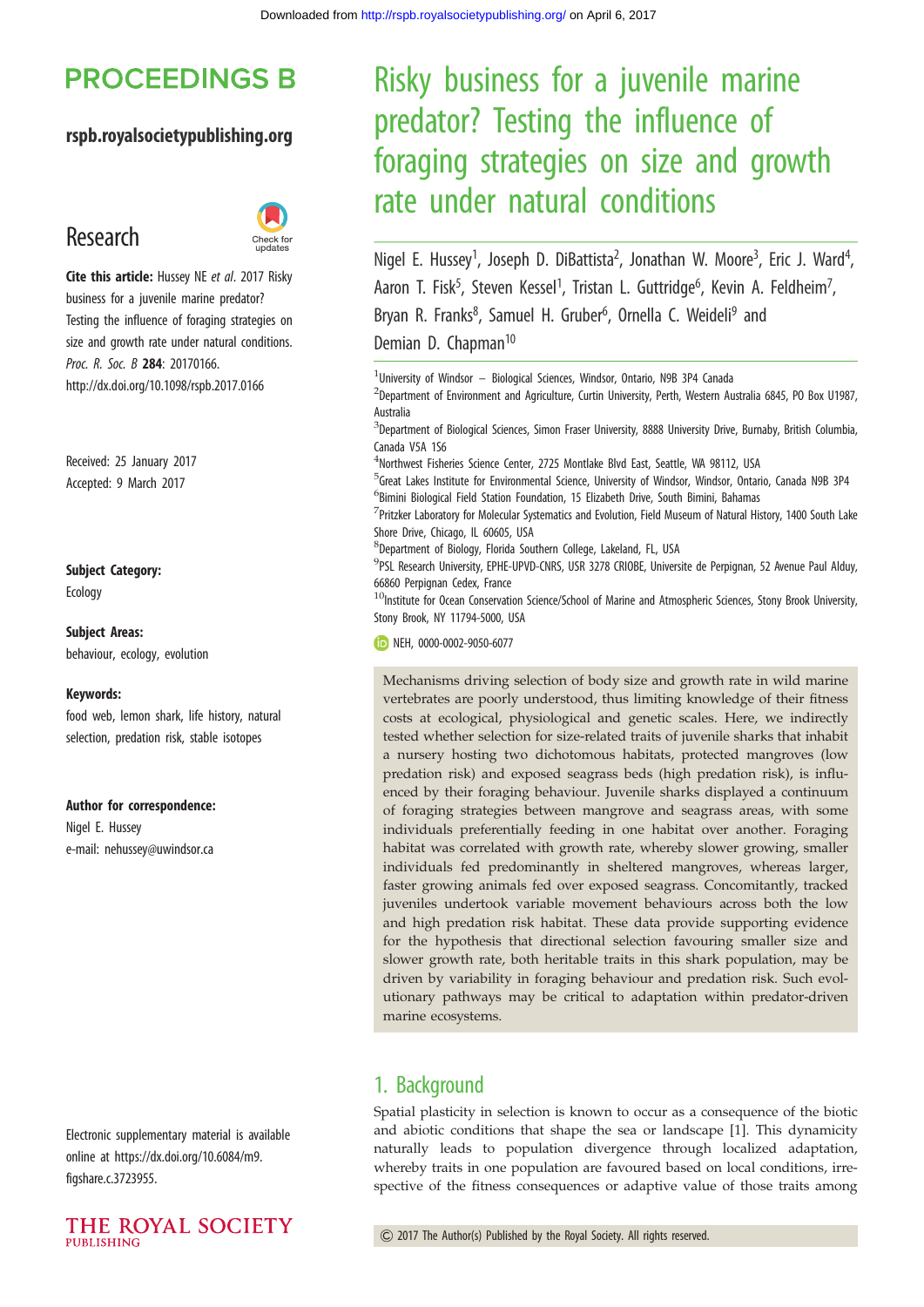other populations [2], or even at later life stages (e.g. [3]). Nonetheless, selection for large size and fast growth has long been considered a central force that dictates population fitness and evolutionary success [4,5]. Larger size allows organisms to mature earlier [6], consume a wider size spectrum of prey to maximize growth and fitness [7], improves manoeuvrability to locate prey and evade predators [8], increases survival potential during extreme conditions [9] and when exposed to disease [10], as well as improves reproductive output in terms of both the number and size of young [11]. Indeed, larger individuals within a cohort have reduced predation risk relative to conspecifics within that same age class (the 'bigger is better' hypothesis [12]). Faster growth is similarly thought to increase survival, because organisms require less time to transit through juvenile phases when they are most vulnerable to predators (the 'stage-duration' hypothesis [13]).

More recent data, however, are questioning the benefits of larger size and faster growth. Instead, negative fitness consequences have been shown as a direct result of increased risk behaviours to facilitate larger size and faster growth [14,15]. For example, heightened locomotory performance associated with larger size can drive foraging activity over larger spatial scales, which in turn requires a threshold of consumed prey to balance the energetic cost of those movements. Expansion of home ranges also increases encounter probabilities with predators, heightening the potential for reduced fitness through both unprofitable foraging excursions and stress related non-consumptive predator interactions [16]. This is further exacerbated at early life stages when individuals are still naive and developing foraging skills [17].

The direction of selection for body size and growth rate, i.e. larger versus smaller body size and faster versus slower growth rate, is likely more plastic than originally thought and an important component of adaptation within any predator-driven marine ecosystem. Yet our understanding of the mechanisms that drive selection for size remains limited. Typically, to examine the mechanisms of selection, one of four approaches is used: experimental studies (e.g. size-selective predation), selection or other genetic experiments under laboratory conditions, quantitative selection analysis and correlational approaches using field data [5]. Most adopt experimental and laboratory-based studies where parameters can easily be controlled and manipulated, but how these results transfer to natural conditions is unclear. For aquatic organisms, specifically large marine vertebrates, field studies provide the only viable option to determine the mechanisms of selection but these are typically hindered by logistical challenges.

An exhaustively sampled population of juvenile lemon sharks, Negaprion brevirostris (Poey, 1868) at Bimini, Bahamas presents a unique model to overcome these limitations and allow examination of the mechanisms underpinning selection and adaptation in a large bodied marine vertebrate. Lemon sharks are born and remain within the Bimini nursery for a minimum of 3 years [18], with at least some mature females known to be philopatric to natal sites for parturition [19]. The nursery habitat consists of seagrass beds fringed by dense mangroves along the shoreline that provide abundant prey resources for developing juveniles during their residency phase (figure 1). Using quantitative selection analysis, DiBattista et al. [3] examined approximately 700 individuals over a 4-year period, encompassing more than 99% of the total



Figure 1. The interconnected nursery habitat at Bimini Islands in the Bahamas where juvenile lemon sharks (Negaprion brevirostris) remain resident for up to 3 years. The red line indicates the mangrove fringed shoreline of the nursery region. The aerial photograph depicts seagrass beds in the lagoon areas. (Online version in colour.)

juveniles born in the Bimini nursery. The authors demonstrated that smaller, slower growing lemon sharks were selected for, facilitating an evolutionary trajectory that may be offset by selection for faster growth and larger size during later life stages or at other nursery sites [20,21]. A subsequent genetic analysis and pedigree reconstruction of this population confirmed heritability of these size-related traits [22]. The mechanism proposed for driving selection of slower growth and smaller size in these sharks was preferential foraging within protected fringing mangroves, where predator encounter rates are much lower compared with risky foraging behaviour over exposed seagrass beds [3]. Indeed, sub-adult and adult lemon sharks are the main predators of juveniles on the exposed seagrass beds in the nursery [23–25].

Stable isotopes provide a method to systematically track energy flow within marine ecosystems, allowing differentiation of the proportional importance of distinct baseline producers (or habitats) to consumer diets [26]. For example, when an animal consumes prey, preferential loss of the lighter carbon isotope,  $^{12}C$ , compared to the heavier isotope,  $13^{\circ}$ C occurs at each hierarchical level of consumption in a food web [27]. Consequently, if carbon isotope values ( $\delta^{13}$ C) of prey that reside in distinct habitats within an ecosystem can be readily distinguished, isotope values of predators that consume that prey can then be used to retrospectively track their foraging locations [28]. Serial sampling of individual predators, through capture and recapture, can then be used to examine inter-and intra-individual variation in foraging behaviours over time. An additional isotopic tracer, sulfur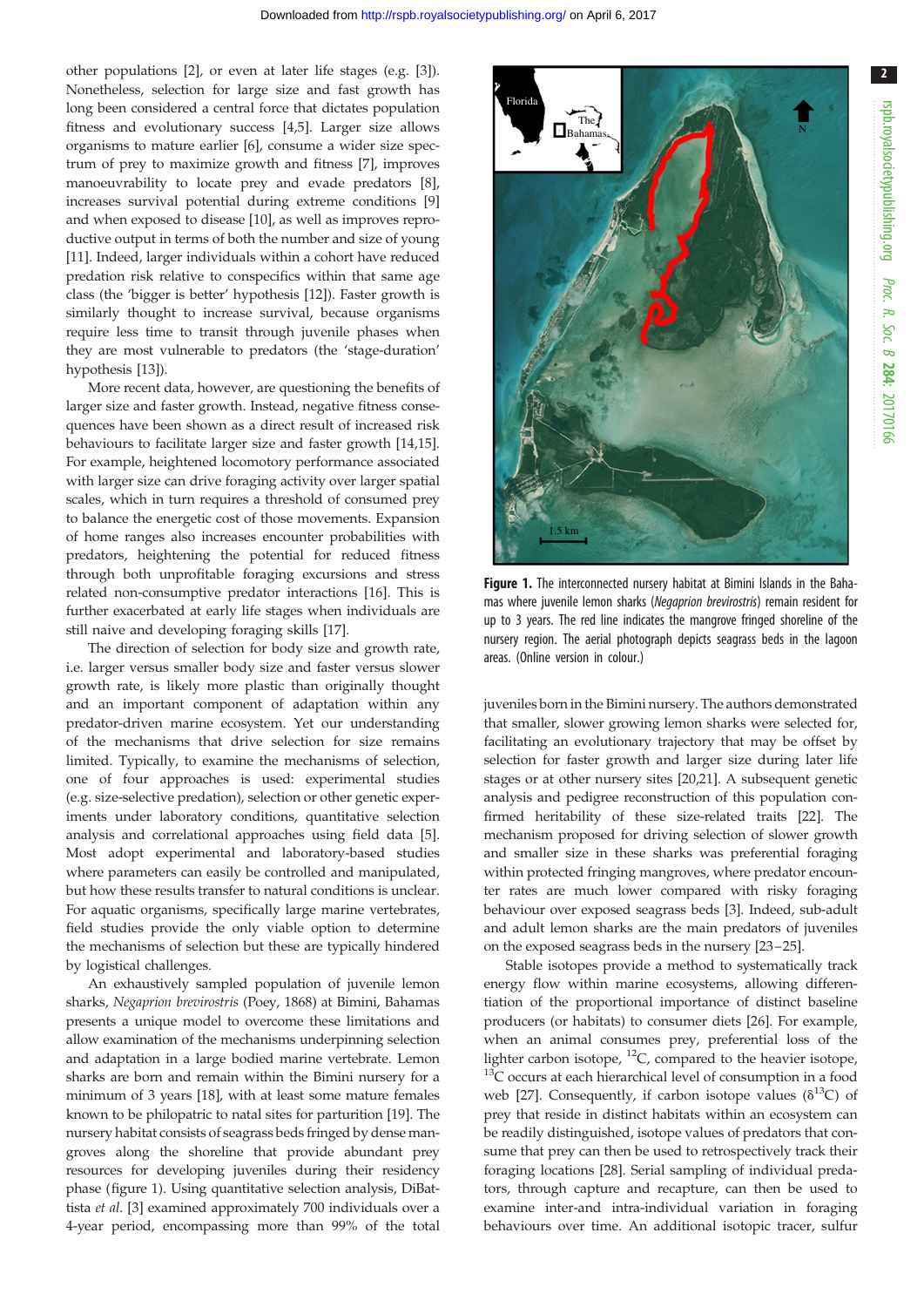$(\delta^{34}S)$ , which exhibits minimal fractionation between consumer and prey, can also provide a novel proxy to identify individual variation in consumer foraging locations, thus complementing the more traditional  $\delta^{13}$ C approach [29].

A combined stable isotope ( $\delta^{13}$ C and  $\delta^{34}$ S), field sampling and telemetry approach was adopted to test the proposed hypothesis of localized selection within the juvenile lemon shark population at Bimini. Carbon stable isotope values of both juvenile lemon sharks and their most common teleost prey group (family Gerreidae) were measured. This prey group was targeted in both mangrove and seagrass habitats given their dominance in the diet of juvenile lemon sharks [30], the known distinct  $\delta^{13}C$  values of these two habitats [31] and previous work discriminating  $\delta^{13}$ C values of Gerreidae fishes sampled in mangrove and seagrass [32]. Carbon isotope data for predator and prey were then incorporated into an individual-level hierarchical Bayesian mixing model to quantify inter-individual variation in foraging locations. A subset of juvenile sharks were; (i) analysed for  $\delta^{34}S$  to provide a second (complementary) tracer and (ii) sampled at two time points 1 year apart to examine uniformity in  $\delta^{13}C$  isotope values as a measure of consistent foraging behaviour. Growth rates derived from field morphometric data on recaptured individuals were used to test if slow and fast growth were correlated with foraging in mangrove and seagrass habitats, respectively. Finally, acoustic telemetry tracking of juvenile sharks was used to examine variation in habitat use relative to the predation risk associated with the occurrence of subadult sharks. Specifically, we tested whether juvenile lemon sharks show variable growth rates and foraging strategies along the mangrove–seagrass isotopic continuum, which would be consistent with the hypothesis that the trade-off between foraging behaviour and predation risk drives known selection for small juvenile size in this population.

# 2. Material and methods

#### (a) Study site

The subtropical Bimini Islands are located on the western edge of the Great Bahama Bank ( $25^{\circ}44$  N,  $79^{\circ}16$  W; figure 1). The two main islands are separated by a shallow central lagoon and are predominantly fringed by red mangroves (Rhizophora mangle). This study focused on the north island's inner shoreline, the North Sound and Shark Land, both previously identified as an interconnected lemon shark nursery [19] (figure 1). This area is characterized by two distinct habitats, the mangrove fringed shoreline and shallow seagrass beds dominated by turtle grass (Thalassia testudinum) and to a lesser extent (Halodule wrightii), interspersed with areas of exposed sand substrate.

#### (b) Sample collection and preparation

Juvenile lemon sharks were captured using monofilament gillnets and biological data were recorded (electronic supplementary material, S1). During processing, a fin clip was taken from the trailing edge of the anal fin and stored in 20% DMSO. Sharks were then placed in a holding pen for recovery and released back into the nursery. This annual population census of juvenile lemon sharks has been ongoing for the past 21 years, but for the purposes of this study, capture and morphometric data (size, sex and umbilical scar) were used from individuals sampled between 2005 and 2010. For the stable isotope component of the analysis, we used fin clips taken from individuals captured in 2009 and 2010, including multiple

animals that were recaptured following periods at liberty. The healing of the umbilical connection ranked from open wound (newborn –neonate) to healed (more than or equal to 1 year old juvenile) was used to assign age class.

To define the carbon/sulfur source endpoints, seagrass blades ( $n = 3$ ) and mangrove leaves ( $n = 3$ ) from exposed seagrass beds in the central area of the nursery and from fringing habitats, respectively, were sampled. To sample the principle prey species of juvenile lemon sharks, mojarra (Eucinostomus spp.) [30], a hand-pulled seine net (75 m length, 2 m depth and 1 cm stretched mesh size) was closed in a parallel direction to the shoreline and pursed. Captured fish were retained, tissue sampled and biological data recorded (electronic supplementary material, S2). All samples were processed and then analysed for carbon ( $\delta^{13}$ C) and a subset of samples for sulfur ( $\delta^{34}$ S) using an elemental analyser (Costech 4010) interfaced to a Thermo Finnigan Delta<sup>PLUS</sup> mass spectrometer (electronic supplementary material, S3). Nitrogen isotope data ( $\delta^{15}N$ ) were also measured for all samples to allow presentation of sharks and primary prey in isotopic space (figure 2).

#### (c) Telemetry tracking

To track the movements of newborn/juvenile (less than 100 cm precaudal length (PCL)) and sub-adult (more than 100 cm PCL) lemon sharks, individuals were captured using either monofilament gill nets (as described above) or rod and line. On capture, an acoustic transmitter (Sonotronics—individually coded continuous signal tag; 68–78 KHz) was surgically implanted into each shark or externally attached and standard morphometric measurements recorded. Following release, sharks were actively tracked using a hydrophone (Sonotronics, DH4) and receiver (Sonotronics, USR-96) mounted on a small flat-bottomed skiff for periods up to 48 h. Locations were recorded every 5–15 min with a hand-held GPS (Garmin 72H) along with a compass bearing and the distance to the shark estimated (to nearest 5 m based on audible signal intensity; see [25] for details).

#### (d) Analyses

Previous work has shown distinct  $\delta^{13}$ C and  $\delta^{34}$ S isotopic differences between mangrove versus seagrass food webs [31,33] and distinct  $\delta^{13}C$  isotope profiles for individual *Eucinostomus* spp. sampled within those respective habitats [32]. We first examine if  $\delta^{13}$ C and  $\delta^{34}$ S values of mangrove and seagrass in Bimini are distinct and if juvenile sharks show a large range in  $\delta^{13}$ C and  $\delta^{34}$ S values that are highly correlated, as would be predicted. We then assume that the  $\delta^{13}$ C values of *Eucinostomus* spp. sampled at Bimini are representative of the distinct carbon source habitats (mangrove versus seagrass) where they occur. ANCOVA was used to test for differences in  $\delta^{13}$ C values of *Eucinostoimus* spp. between habitats while accounting for individual size using lme in R (R Development Core Team, 2014).

A hierarchical Bayesian mixing model was constructed to examine individual variation in the foraging locations of  $1-3$ year old sharks within the nursery based on consumption of Eucinostomus spp. Specifically, the model quantified the percentage contributions of mangrove- and seagrass-origin Eucinostomus spp. compared to the  $\delta^{13}C$  values of individual sharks (i.e. sharks feeding exclusively on prey in seagrass, mangrove or some combination of the two habitats). Bayesian mixing models allow for propagation of uncertainty into estimates of posterior probability distributions of contributions to isotopic mixtures ([34]; for further model details, see the electronic supplementary material, S4). All priors were set to be flat or diffuse with source proportions assigned a Dirichlet prior  $(\alpha = 1)$ , which is a multivariate extension of the beta distribution (uniform on the compositional simplex). Posterior probability distributions of parameters were quantified using Markov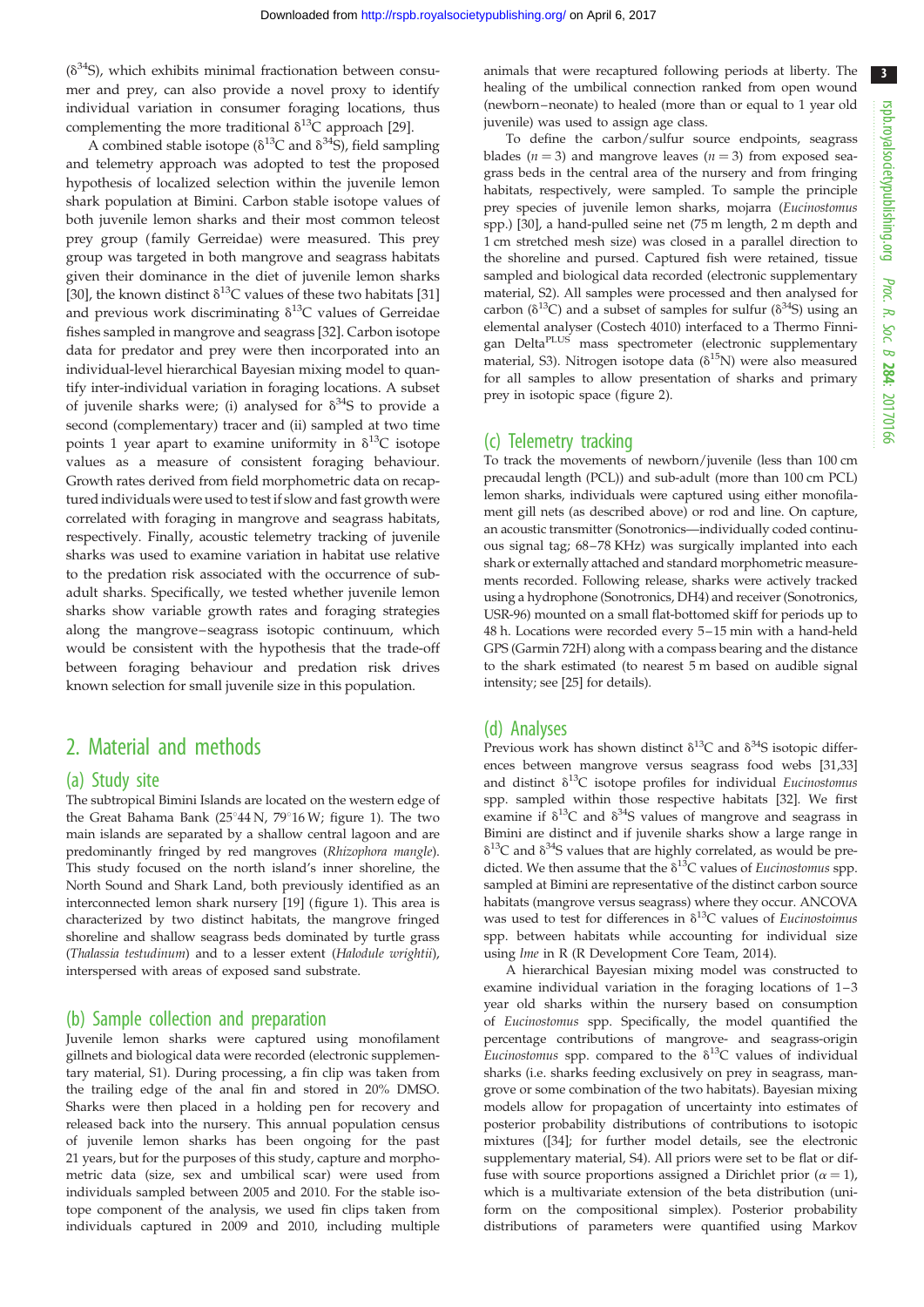4

Downloaded from http://rspb.royalsocietypublishing.org/ on April 6, 2017



**Figure 2.** Stable carbon ( $\delta^{13}$ C) and nitrogen ( $\delta^{15}$ N) isotopic biplot of the principal ecosystem components in the nursery ground: (i) the average baseline carbon sources, mangrove leaves (red diamond in circle) versus seagrass blades (green diamond in circle), (ii) the principal prey group in the diet of juvenile lemon sharks, mojarra spp. (Eucinostomus spp.) sampled in both fringing sheltered mangroves (red dots) versus exposed seagrass beds (green dots) and 1-3 year old juvenile lemon sharks (blue dots) corrected for isotopic discrimination (see Material and methods). Isotope data for individual prey and sharks and mean  $(+1 \text{ s.d.})$  are presented. The  $\delta^{15}$ N value of mangrove and seagrass is set to 7‰ for ease of interpretation. Actual mean  $\delta^{15}$ N values for mangrove and seagrass are  $-8.9$ ‰ and  $-2.7%$ , respectively. The  $\delta^{34}$ S values for mangrove and seagrass are not shown but are  $-16.9%$  and 12.0‰, respectively. (Online version in colour.)

chain Monte Carlo (MCMC) sampling implemented in JAGS in R [35]. Three parallel chains, each with 150 000 iterations and a burn-in phase of 100 000 iterations were used, retaining every other sample. All MCMC chains showed visual evidence of convergence, exhibited low levels of auto-correlation and Gelman and Rubin diagnostics were all less than 1.05.

To determine whether 1 –2 year old lemon sharks consistently foraged in the same habitat over time,  $\delta^{13}$ C values of sharks captured in the nursery ground in 2009 and recaptured in 2010 following a year at liberty ( $n = 19$ ) were determined. To measure individual foraging uniformity over the 1 year period, the difference of the mean  $(\mu_1 - \mu_2)$  and standard deviation  $(\sigma_1 - \sigma_2)$ parameters between years and the normality of the data within groups  $(v)$  were simultaneously estimated using a Bayesian  $t$ -test approach, BEST in R [36]. A non-committal prior was used that has minimal impact on the posterior distribution and the shape of the data in each group described by a t-distribution [36]. The posterior distribution of differences (mean and standard deviation) and effect size were estimated, and the 95% high density intervals (HDIs) were used to describe the credibility interval for each. If the 95% HDI is significantly above zero, the parameter estimates are credibly different.

Growth rates of 1 and 2 year old recaptured sharks were then calculated from the difference in length (PCL, cm) and mass (kg) between capture and recapture, and multiplied by the total number of days at liberty, where  $365 \text{ days} = 1$ . We used one year old sharks that were born in 2008 (sampling time points 2008 and 2009; isotopic data from 2009;  $n = 9$ ) and 2009 (sampling time points 2009 and 2010; isotopic data from 2010;  $n = 43$ ) and 2 year old sharks born in 2007 (sampling time periods 2008 and 2009, isotopic data 2009;  $n = 6$ ) and 2008 (sampling time periods 2009 and 2010, isotopic data 2010;  $n = 10$ ). This included nine individuals with growth data for both years 1 and 2 in the nursery ground. To examine whether the isotopic values of these sharks were related to growth rate, the relationship between  $\delta^{13}$ C values for each individual and the covariates of growth rate, age and sex were examined using a mixed effects model fit with maximum likelihood in the



Figure 3. Individual variation in foraging locations of juvenile lemon sharks (Negaprion brevirostris) within the nursery habitat, quantified through a Bayesian hierarchical mixing model incorporating carbon stable isotopes ( $\delta^{13}$ C) of prey (*Eucinostomus* spp.) sampled in fringing sheltered mangroves and on exposed seagrass beds and predators sampled throughout the nursery. Each point shows the estimated proportional contribution of mangrovederived prey to each of the 62 individual sharks, with lines representing +1 s.d. Individual sharks were stacked based on ranked carbon stable isotope proportions.

lme package in R. Growth rate, sex and age were included as fixed effects and birth year as a random effect. An ANOVA was used to compare models with progressively simplified fixed effects. Linear regression was used to determine the relationship between  $\delta^{13}C$  values of the sharks (i.e. depleted  $13C$  values, foraging in mangroves or enriched  $13C$  values, foraging in seagrass) and growth rate (i.e. slow versus fast). Only sharks that were greater than or equal to 1 year and less than 3 years old were included in these analyses given (i) maternal effects on isotopic signatures of less than 1 year old sharks and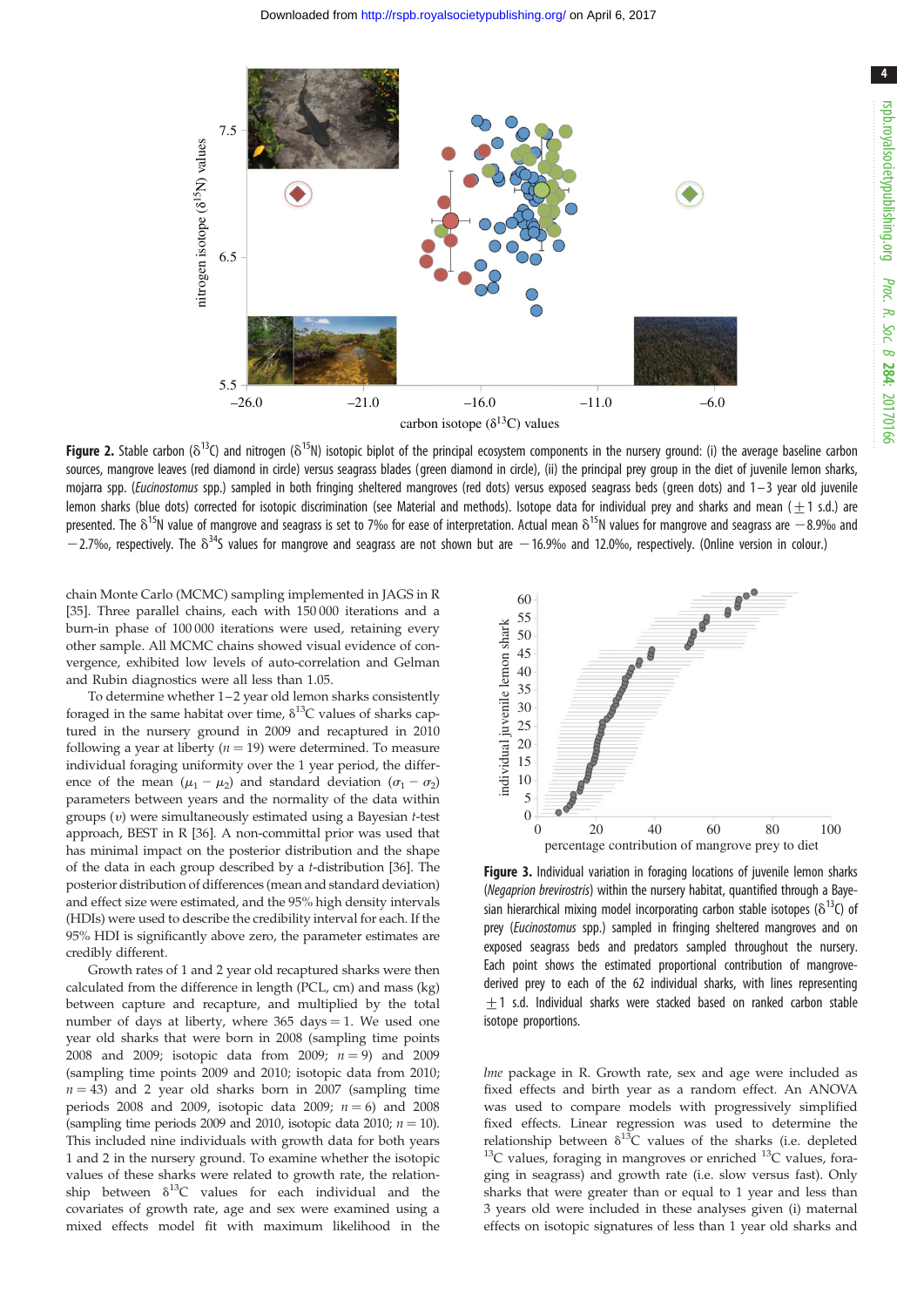5



**Figure 4.** Uniformity in foraging location by lemon sharks (Negaprion brevirostris) within the nursery over a 1-year period. Carbon isotope data ( $\delta^{13}$ C) are for two sampling points per individual shark (June 2009 and 2010) and location is inferred based on significant differences in carbon isotope values of the main prey sampled in mangrove versus seagrass beds. The continuous black line depicts the linear regression between isotopic sample points per individual for each sampling time point and the dashed line represents the one to one relationship for these data. Histograms show posterior distribution of differences and effects size; 'HDI' denotes highest density interval. (Online version in colour.)

(ii) 3 year old animals start to make broader scale movements within the nursery and lagoon areas. We focus solely on  $\delta^{13}C$ for the latter analyses given the correlation between  $\delta^{13}C$  and  $\delta^{34}S$  values.

To examine whether habitat use of juvenile lemon sharks was biased towards mangrove or exposed seagrass habitat as a measure of predation risk, the mean  $(\pm s.d.)$  distance from shore was calculated for each shark from all GPS locations recorded per month. For individuals tracked at more than 1 month intervals, size was re-estimated based on growth rate (or from recaptures) and a new mean distance-to-shoreline value was calculated for that individual. Shark–shoreline distances were calculated using the Animal Movement extension in ArcGIS. For sub-adult sharks, location data were divided by tidal cycle (low versus high; data from the National Oceanic and Atmospheric Administration) and data for all individuals presented to show their overall distribution around the Bimini Islands.

### 3. Results

#### (a) Ecosystem isotopic variation

The  $\delta^{13}$ C and  $\delta^{34}$ S values for mangrove leaves and seagrass blades, the source endpoints in the nursery ground, were markedly different ( $\delta^{13}C = -23.8 \pm 0.3\%$  and  $-7.1 \pm 0.6\%$ and  $\delta^{34}S = -16.9$  and 12.0; mangrove and seagrass, respectively) in agreement with previous findings [31]. *Eucinostomus* spp. sampled in mangrove (mean  $\pm$  s.d.:  $-17.3\% \pm 0.8$ ) and seagrass habitats (-13.4‰  $\pm$  1.2) had significantly different  $\delta^{13}C$  values that scaled accordingly between the carbon source endpoints ( $F_{2,29}$  = 42.77,  $p$  < 0.0001; figure 2). There was no effect of size on  $\delta^{13}C$  values of Eucinostomus spp. For juvenile lemon sharks sampled within the nursery in 2010 ( $n = 62$ ),  $\delta^{13}$ C were highly variable with a minimum and maximum value of  $-12.6\%$  and  $-8.4\%$  (range 4.2‰; figure 2). Equally, large variation in  $\delta^{34}$ S values was observed for the subset of sharks analysed ( $n = 15$ ), ranging from a minimum of  $-0.4%$  to a maximum of 5.7‰ (range = 6.1‰). As predicted, the  $\delta^{13}C$  and  $\delta^{34}S$  values of sharks were highly correlated further supporting foraging across the mangrove–seagrass continuum (electronic supplementary material, figure S1). Juvenile sharks ranged in size from 49.5 to 74.5 cm PCL (mean  $\pm$  s.d. = 55.7  $\pm$  5.5 cm) and 1.1 to 5.5 kg (1.9  $\pm$  0.8 kg).

#### (b) Individual foraging behaviour

Our hierarchical Bayesian stable isotope-mixing model found that individual sharks adopted variable foraging strategies. The median proportional contribution of mangrove-derived Eucinostomus spp. to the 62 individual sharks ranged from 73.9 to 7.4% (figure 4). The median shark was estimated to feed on approximately 26.9% of mangrove-derived Eucinostomus spp. As expected, the estimation of posterior probabilities for individual sharks had some level of uncertainty (figure 3). This uncertainty could be reduced by treating individuals as random effects (rather than fixed effects as implemented here), but we were primarily interested in estimating where individuals fell on the gradient between mangrove and seagrass habitats. These data identify that some sharks forage predominantly on Eucinostomus spp. in mangrove habitat, others mostly on Eucinostomus spp. in seagrass habitat, with the remaining shark foraging locations scaling between the two habitats (figure 3).

#### (c) Temporal uniformity in foraging behaviour

For 1 and 2 year old sharks that were sampled both in 2009 and 2010 ( $n = 18$ ),  $\delta^{13}$ C values were consistent between the two sampling periods (mean central tendency  $(CT) = 0.06$ ; 95% HDI  $-0.69$ , 0.80  $t_{17} = 0.55$ ;  $p = 0.59$ ), with only minor variation (s.d. CT = 0.11; 95% HDI  $-0.48$ , 0.73: 0.03 -0.80) and effect size (effect  $CT = 0.01$ ; 95% HDI  $-0.64$ , 0.72; figure 4). This suggests that juvenile lemon sharks undertake systematic individual-level foraging behaviour in mangrove, seagrass or combined mangrove –seagrass habitats over an annual cycle during their first 3 years in the nursery habitat.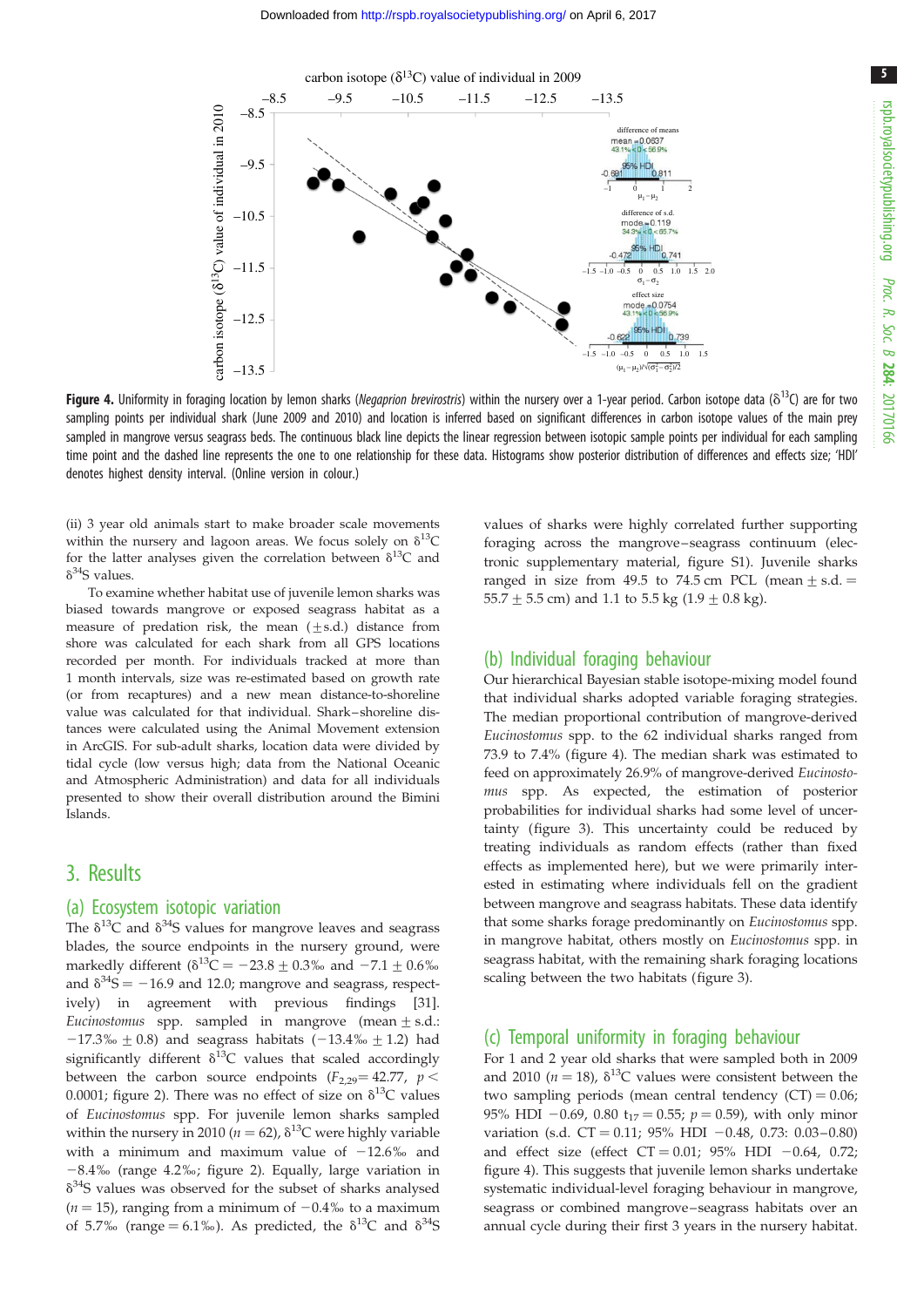

Figure 5. (a) Body size distribution versus carbon stable isotope values of individual sharks born in 2007, 2008 and 2009 and sampled in 2010  $(1 -$ 3 years old; dark to light blue circles, respectively) and; (b) the relationship between growth rate of individual lemon sharks (Negaprion brevirostris; 1 and 2 year olds) calculated from field derived measurements and the mean carbon isotope values ( $\delta^{13}$ C) of fin tissue sampled from each shark at two time points approximately 1 year apart. The  $\delta^{13}$ C values range over a continuum from sharks feeding predominantly on prey in fringing sheltered mangroves to those feeding on prey over exposed seagrass beds. The continuous line depicts the fitted regression line for growth versus  $\delta^{13}$ C values of sharks and the dashed line the 95% CIs. (Online version in colour.)

#### (d) Foraging versus body size traits

One, 2 and 3 year old sharks had variable  $\delta^{13}C$  values that reflected the range of the two distinct foraging habitats. For 1 year olds, a large proportion of individuals had  $\delta^{13}C$ values that were indicative of foraging in both seagrass and mangrove habitats but predominantly on seagrass beds (figure 5). For 2 and 3 year old individuals, the spread of  $\delta^{13}$ C values was more even. Three years old sharks, with enriched  $^{13}$ C values indicative of foraging over seagrass beds, were also larger (mean  $\delta^{13}$ C values of  $-9.9 \pm 0.1$  and PCL of  $71.2 + 4.3$  for three most enriched <sup>13</sup>C sharks versus mean  $\delta^{13}$ C values of  $-11.9 + 0.3$  and PCL of 60.0 + 5.0 cm for the three most depleted  $^{13}C$  sharks; figure 5a). Growth rates for 1 and 2 year old sharks ( $n = 52$  and  $n = 16$ , respectively) ranged from 1.4 to 9.5 cm  $yr^{-1}$  (PCL) and  $-0.4$  to 1.7 kg  $yr^{-1}$  (mass). Only PCL growth rate data were modelled due to known error in body mass field measurements and the confounding effect of recent feeding events, contributing up to 5% of stomach mass to total body weight. The progressively simplified mixed effect model found  $\delta^{13}C$  values were significantly affected by growth rate, but sex, age and birth year had no effect. While growth variability was observed, as would be expected under natural conditions, there was a significant positive linear relationship between growth rate and  $\delta^{13}$ C values ( $F_{1,66}$  = 11.97,  $p$  < 0.001;  $r^2$  = 0.2; figure 5*b*). Juvenile lemon sharks foraging predominantly in mangrove habitats had significantly slower growth rates than those foraging over seagrass beds, with growth rate increasing between the two habitat endpoints.

(e) Variability in juvenile movements and predation risk Tracked juvenile lemon sharks  $(n = 19)$  displayed highly variable movements with some individuals remaining predominantly close to the mangroves versus others that occupied exposed seagrass habitat (figure 6a). There was no effect of animal size on the observed movement patterns (figure 6a). A track of a newborn shark, measuring 44.3 cm PCL, ended when it appeared to remain stationary for more than 10 min over exposed seagrass beds. Upon entering the water, remains of the dead shark were found documenting an active predation event (figure 6c). Tracking data for subadult sharks ( $n = 67$ ) showed that they occupied both inshore and offshore habitats throughout the Bimini Islands that was dependent on tidal state, and thus suitable water depth to manoeuvre and forage (figure 6b).

#### 4. Discussion

Resolving the underlying mechanisms driving selection processes in the wild, particularly for large, long-lived and highly mobile marine organisms is complex and consequently is often assumed rather than empirically tested [37]. Given known cannibalism and predation on juvenile lemon sharks over exposed seagrass habitat by larger conspecifics ([23,24]; figure 6c), we used the distinct isotopic baselines of mangrove versus seagrass to assess the foraging locations of individual sharks. This facilitated an indirect test of the mechanism for negative directional selection acting on size-related traits proposed by DiBattista et al. [3]. Carbon and sulfur isotope values identified variable foraging strategies among juvenile sharks, and hierarchical Bayesian mixing models revealed that some individuals fed predominantly on prey from mangrove habitat while others fed predominantly on prey from seagrass habitat. This was supported by variable movement among juveniles recorded in the field via acoustic tracking. Foraging strategies were also correlated with growth rates, whereby sharks that fed in sheltered mangrove habitats had slower growth rates than those that fed over exposed seagrass beds. These cumulative findings support a continuum of foraging strategies by juvenile lemon sharks between mangrove and seagrass habitat during their first years of residency in the Bimini nursery. Concurrently, there was a notable shift from 1 year old sharks feeding predominantly over seagrass to more evenly distributed foraging over both habitats by age three. This provides evidence for a size range of juveniles within the nursery where selection is free to act, favouring smaller size and slower growth [3].

Our data provide compelling evidence that larger, faster growing individuals do occur in the Bimini nursery habitat, but where do these individuals originate from to allow for continuing selection for small size given the much larger individuals at age and faster juvenile growth observed at other nurseries [21,22]? We suggest that male-mediated gene flow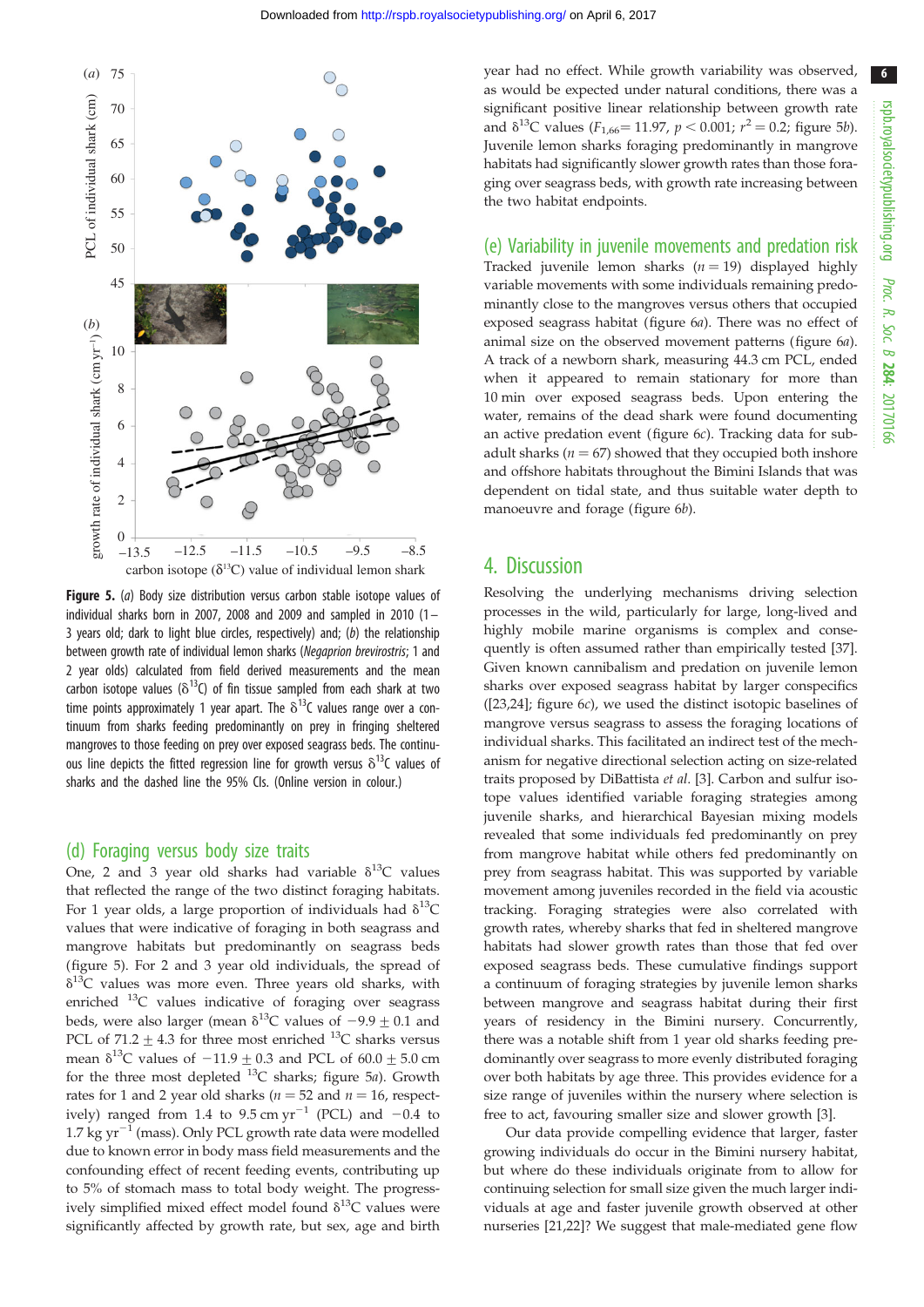



Figure 6. (a) Variation in proximity of juvenile lemon sharks (Negaprion brevirostris) to the shoreline of the nursery habitat (distance in metres + 1 s.d.) as a measure of low (near mangrove) versus high (over exposed seagrass bed) predation risk. Data are presented for 19 sharks, with multiple data points per individual if tracked over consecutive months (see Material and methods); (b) tracks of sub-adult lemon sharks ( $n=67$ ) detected throughout the Bimini Islands with each dot representing derived location estimates. Red and blue dots depict high and low tide, respectively; and (c) remains of a newborn lemon shark that was consumed during an active acoustic track over exposed seagrass beds within the nursery. (Online version in colour.)

and occasional stray pregnant females [38] at the adult stage maintains selection for smaller size at Bimini through constrained local adaptation. Under this scenario, maladaptive genes are continually introduced to Bimini, thus maintaining a body size above the optimum and consequently promoting selection. The larger juvenile lemon sharks seen at Marquesas Key, Florida, for example, are genetically similar to the Bimini sharks, suggesting gene flow between these two populations [38]. Indeed, it would appear that selection for slow growth and smaller size may be stronger at Bimini than other neighbouring nursery grounds leading to a smaller equilibrium body size.

The appearance of distinct behavioural foraging strategies (over exposed seagrass versus in sheltered mangroves) among these juvenile sharks may be attributable to underlying differences in personality. Juvenile lemon sharks (age 1–2 years) have been shown to display persistent individual differences in the rate of movement within a novel open field

test at the Bimini nursery [39]. Importantly, the sharks showed habituation in movement pattern over repeated trials, indicating that this was a reaction to novelty and not representative of general activity. Recent research also suggests that personality variation is determined by an individual's environment and age-related experience as well as a heritable component [40] that may be under strong selection [41]. The mechanism driving the proposed continual selection for smaller size and slower growth at Bimini may therefore be an effect of introduced maladaptive genes from other populations that not only include individuals of larger size and faster growth, but also personality variation. Alternatively, this dichotomy could relate to differences in habitat type among geographically separate nursery habitat. For example, juvenile lemon sharks at Cape Canaveral, Florida reside in an exposed coastal nursery habitat and undertake seasonal migrations of up to 190 km, which contrasts with the fidelity and small home ranges of juveniles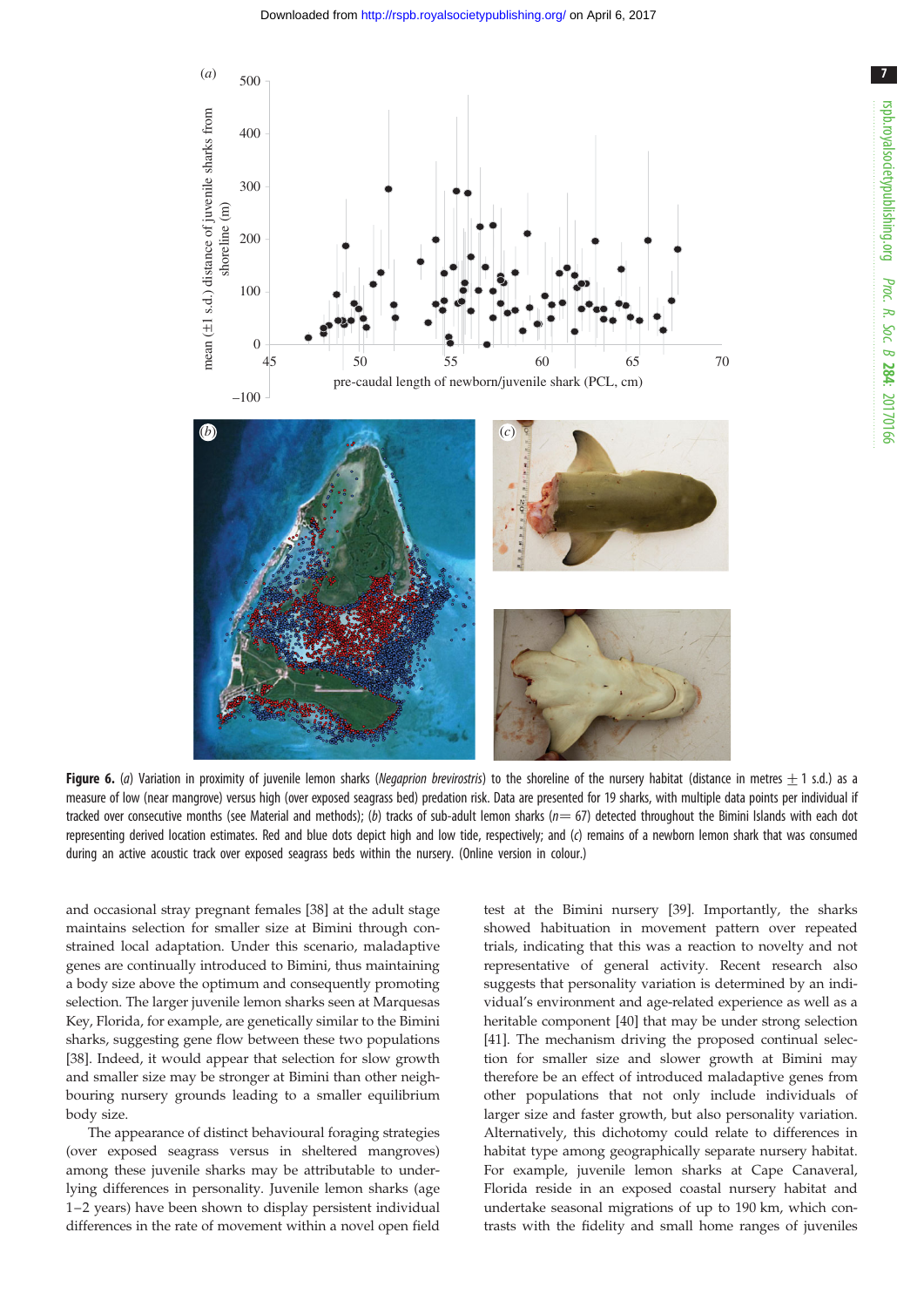at Bimini [42]. Selection for larger size and bolder personality traits may support this exploratory behaviour at Cape Canaveral, despite the potential for increased predation risk because of a lack of available refuging habitat (i.e. sheltered mangrove). Moreover, evidence for gene flow between these two geographically isolated populations (Cape Canaveral and Bimini) has been shown [38].

Both carbon and sulfur isotopes and growth data unequivocally show that juvenile sharks at Bimini adopt variable foraging strategies with effects on growth rate and size, but data are not available to directly quantify intra-specific predation rates. Substantial evidence within this exhaustively studied system, however, supports predation on juvenile lemon sharks within the nursery [23,24]. For example, telemetry tracking data in this study, and that reported previously, found that the sub-adult lemon shark population at Bimini have larger home ranges and predominantly use exposed seagrass and sand flats within the lagoon [43], a likely result of habitat structure (mangrove roots) and shallow water depths restricting the size of sharks that can manoeuvre through the fringing mangroves. Recently, Guttridge et al. [25] demonstrated that the movements of juvenile lemon sharks in an adjacent nursery area at Bimini (Bonefish Hole) were influenced by the presence of sub-adult sharks in the area as it related to tidal changes in water depth. These data suggested that juveniles make finescale habitat selection decisions in response to intra-specific predation risk. Moreover, observations of juveniles feeding on prey in the field were rare, which may also suggest a trade-off between foraging and refuging [25], with impacts for both body size and growth rate. Refuging and anti-predator avoidance has been reported for several shark species and is considered one of the fundamental behaviours associated with coastal or estuarine nursery habitats [44]. The predominant use of sheltered, shallow habitats by juvenile lemon sharks is also documented at two more nurseries in the Atlantic Ocean (Cape Eleuthera in the Bahamas and Atol das Rocas in Brazil) that have similar habitat structure to Bimini [45,46]. As a result, the likelihood of predation in shallow waters areas (particularly mangroves) is minimized both by habitat type, water depth and known movements of the sub-adult lemon shark population. By contrast, several shark predation events have been reported while tracking juvenile lemon sharks along the exposed nursery shoreline [24], including one of the individuals tracked in this study (figure 6c). This includes transmitted juveniles suddenly changing behaviour or being detected in unexpected habitats, rapidly increasing swimming speeds to unrealistic levels or as we report here, an acoustic signal abruptly ending and the discovery of the remains of the predated juvenile (figure  $6c$ ). Importantly, our data and previous juvenile tracking data reveal a range of behaviours, with some juvenile sharks predominantly moving in the mangroves or remaining very close to the mangrove edge, while similarsized individuals favour exposed seagrass habitats hundreds of metres from shore ([24,46]; figure 6a), where large sharks may co-occur (figure 6b; TL Guttridge 2017, unpublished data).

## 5. Conclusion

Through a combination of isotopically distinct habitats and prey that reside in those habitats as well as careful consideration of pragmatic assumptions (electronic supplementary material, S5), fine-scale tracking of the foraging behaviour of juvenile sharks within their nursery ground was possible. Although several studies have tracked spatial movements of animals using stable isotopes [47], this study represents one of few that were able to elucidate foraging patterns over a fine spatial scale. When combined with field sampling and telemetry tracking, this allowed novel insights into body size selection in a large marine vertebrate. Identifying the mechanism driving selection for slower growth and smaller size supports a growing body of work showing that bigger is not always better and that size selection is more plastic than originally thought. While an alternate explanation for the observed variable growth rates could result from competition among conspecifics, the nursery ground is not resource limited [48], aggression between juveniles has not previously been reported over extensive monitoring periods [49] and population density does not appear to be correlated with the strength of selection acting on these size-related traits [3]. Equally, while faster or slower growth rates may represent a form of adaptive phenotypic plasticity, whereby individuals, for example, have lower growth rates in response to poorer quality mangrove habitat, we favour evolutionary change given the evidence of selection for smaller body size and heritability of these traits in this population [3,22]. It is likely that predator-dominated systems may influence size selection and that the interplay of predator abundance, personality and sociality, as well as available habitat types (exposed versus refuges) at localized scales influenced by broader scale variance in adaptation of mobile marine species, shape the direction of selection.

Ethics. All handling of juvenile lemon sharks and sampling of prey items was undertaken under a permit issued from the Department of Fisheries of the Commonwealth of the Bahamas.

Data accessibility. Data are available in the electronic supplementary material.

Authors' contributions. N.E.H., D.D.C. and J.D.D. conceived of the study, designed the study and coordinated the study; N.E.H., A.T.F. and O.C. undertook laboratory work; N.E.H., J.W.M. and E.J.W. carried out the statistical analyses; S.T.K., K.A.F., T.L.G., J.D.D. and S.H.G. collected field data; N.E.H. wrote the manuscript with support from J.D.D. and input from all authors. All authors gave final approval for publication.

Competing interests. We have no competing interests.

Funding. This study was financially supported by the Bimini Biological Field Station and grants from the Canadian Research Chair Program to A.T.F. N.E.H. was supported by the Ocean Tracking Network and the Government of Nunavut.

Acknowledgements. The authors would like to thank the numerous volunteers at the Bimini Biological Field Station who have participated in the annual sampling of lemon sharks as part of this long-term population census. Photographic credits in all figures to Mathew D Potenski. We thank Anna J. Hussey for stable isotope sample preparation and analysis.

## **References**

- 1. Williams GC. 1996 Adaptation and natural selection: a critique of some current evolutionary thought. Princeton, NJ: Princeton University Press.
- 2. Kawecki TJ, Ebert D. 2004 Conceptual issues in local adaptation. Ecol. Lett. 7, 1225– 1241. (doi:10.1111/ j.1461-0248.2004.00684.x)
- 3. Dibattista JD, Feldheim KA, Gruber SH, Hendry AP. 2007 When bigger is not better: selection against large size, high condition and fast growth in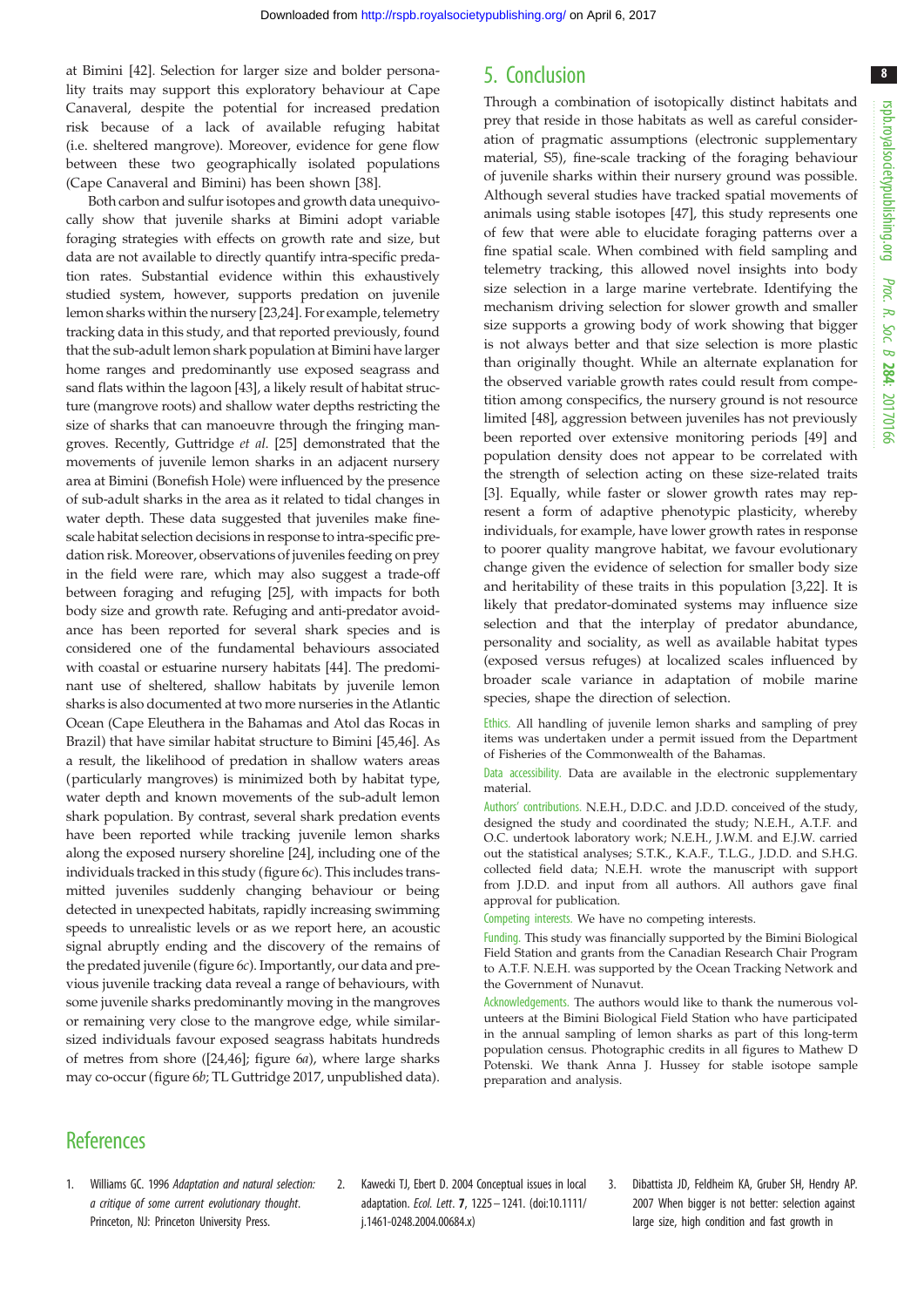juvenile lemon sharks. *J. Evol. Biol.* **20**,  $201 - 212$ . (doi:10.1111/j.1420-9101.2006.01210.x)

- 4. Roff DA. 1992 Evolution of life histories: theory and analysis. Berlin, Germany: Springer Science & Business Media.
- 5. Blanckenhorn WU. 2000 The evolution of body size: what keeps organisms small? Q. Rev. Biol. 75, 385– 407. (doi:10.1086/393620)
- 6. Rowe D, Thorpe J. 1990 Differences in growth between maturing and non-maturing male Atlantic salmon, Salmo salar L., parr. J. Fish Biol. 36, 643-658. (doi:10.1111/j.1095-8649.1990.tb04319.x)
- 7. Juanes F, Conover D. 1994 Piscivory and prey size selection in young-of-the-year bluefish-predator preference or size-dependent capture success. Mar. Ecol. Prog. Ser. 114, 59 – 69. (doi:10.3354/ meps114059)
- 8. Parker RR. 1971 Size selective predation among juvenile salmonid fishes in a British Columbia inlet. J. Fish. Res. Board Can. 28, 1503– 1510. (doi:10. 1139/f71-231)
- 9. Henderson P, Holmes R, Bamber RN. 1988 Sizeselective overwintering mortality in the sand smelt, Atherina boyeri Risso, and its role in population regulation. J. Fish Biol. 33, 221– 233. (doi:10.1111/ j.1095-8649.1988.tb05465.x)
- 10. West CJ, Larkin P. 1987 Evidence for size-selective mortality of juvenile sockeye salmon (Oncorhynchus nerka) in Babine Lake, British Columbia. Can. J. Fish. Aquat. Sci. 44, 712– 721. (doi:10.1139/f87-086)
- 11. Hendry AP, Day T, Cooper AB. 2001 Optimal size and number of propagules: allowance for discrete stages and effects of maternal size on reproductive output and offspring fitness. Am. Nat. 157, 387– 407. (doi:10.1086/319316)
- 12. Miller TJ, Crowder LB, Rice JA, Marschall EA. 1988 Larval size and recruitment mechanisms in fishes: toward a conceptual framework. Can. J. Fish. Aquat. Sci. 45, 1657 – 1670. (doi:10.1139/f88-197)
- 13. Houde ED. 1989 Comparative growth, mortality, and energetics of marine fish larvae: temperature and implied latitudinal effects. Fish. Bull. 87, 471– 495.
- 14. Biro PA, Abrahams MV, Post JR, Parkinson EA. 2004 Predators select against high growth rates and risktaking behaviour in domestic trout populations. Proc. R. Soc. Lond. B 271, 2233– 2237. (doi:10. 1098/rspb.2004.2861)
- 15. Sundström LF, Löhmus M, Devlin RH, 2005 Selection on increased intrinsic growth rates in coho salmon, Oncorhynchus kisutch. Evolution 59, 1560 – 1569. (doi:10.1111/j.0014-3820.2005.tb01805.x)
- 16. Sogard SM. 1997 Size-selective mortality in the juvenile stage of teleost fishes: a review. Bull. Mar. Sci. 60, 1129 – 1157.
- 17. Warburton K. 2003 Learning of foraging skills by fish. Fish Fish. 4, 203– 215. (doi:10.1046/j.1467- 2979.2003.00125.x)
- 18. Chapman DD et al. 2009 Long-term natal site-fidelity by immature lemon sharks (Negaprion brevirostris) at a subtropical island. Mol. Ecol. 18, 3500–3507. (doi:10. 1111/j.1365-294X.2009.04289.x)
- 19. Feldheim KA, Gruber SH, DiBattista JD, Babcock EA, Kessel ST, Hendry AP, Pikitch EK, Ashley MV,

Chapman DD. 2014 Two decades of genetic profiling yields first evidence of natal philopatry and longterm fidelity to parturition sites in sharks. Mol. Ecol. 23, 110– 117. (doi:10.1111/mec.12583)

- 20. Barker MJ, Gruber SH, Newman SP, Schluessel V. 2005 Spatial and ontogenetic variation in growth of nursery-bound juvenile lemon sharks, Negaprion brevirostris: a comparison of two age-assigning techniques. Environ. Biol. Fishes 72, 343– 355. (doi:10.1007/s10641-004-2584-3)
- 21. Freitas RHA, Rosa RS, Gruber SH, Wetherbee BM. 2006 Early growth and juvenile population structure of lemon sharks (Negarpion brevisrostris) in the Atol das Rocas Biological Reserve, off northeast Brazil. J. Fish. Biol. 68, 1319– 1332. (doi:10.1111/j.0022- 1112.2006.00999.x)
- 22. DiBattista JD, Feldheim KA, Garant D, Gruber SH, Hendry AP. 2009 Evolutionary potential of a large marine vertebrate: quantitative genetic parameters in a wild population. Evolution  $63$ ,  $1051-1067$ . (doi:10.1111/j.1558-5646.2008.00605.x)
- 23. Vorenberg MM. 1962 Cannibalistic tendencies of lemon and bull sharks. Copeia 59, 455-456. (doi:10.2307/1440934)
- 24. Morrissey JF, Gruber SH. 1993 Habitat selection of juvenile lemon sharks, Negaprion brevirostris. Environ. Biol. Fish. 38, 311– 319. (doi:10.1007/ BF00007524)
- 25. Guttridge TL, Gruber SH, Franks BR, Kessel ST, Gledhill KS, Uphill J, Krause J, Sims DW. 2012 Deep danger: intra-specific predation risk influences habitat use and aggregation formation of juvenile lemon sharks Negaprion brevirostris. Mar. Ecol. Prog. Ser. 445, 279 – 291. (doi:10.3354/meps09423)
- 26. Peterson BJ, Fry B. 1987 Stable isotopes in ecosystem studies. Annu. Rev. Ecol. Syst. 18, 293 – 320. (doi:10.1146/annurev.es.18.110187.001453)
- 27. DeNiro MJ, Epstein S. 1978 Influence of diet on the distribution of carbon isotopes in animals. Geochim. Cosmochim. Acta 42, 495– 506. (doi:10.1016/0016- 7037(78)90199-0)
- 28. Rasmussen JB, Trudeau V, Morinville G. 2009 Estimating the scale of fish feeding movements in rivers using  $\delta^{13}$ C signature gradients. J. Anim. Ecol. 78, 674–685. (doi:10.1111/j.1365-2656.2008.01511.x)
- 29. Hesslein RH, Capel MJ, Fox DE, Hallard KA 1991 Stable isotopes of sulfur, carbon and nitrogen as indicators of trophic level and fish migration in the lower Mackenzie River Basin, Canada. Can. J. Fish. Aquat. Sci. 48, 2258– 2265. (doi:10.1139/f91-265)
- 30. Newman SP, Handy RD, Gruber SH. 2010 Diet and prey preference of juvenile lemon sharks Negaprion brevirostris. Mar. Ecol. Prog. Ser. 398, 221– 234. (doi:10.3354/meps08334)
- 31. Loneragan N, Bunn S, Kellaway D. 1997 Are mangroves and seagrasses sources of organic carbon for penaeid prawns in a tropical Australian estuary? A multiple stable-isotope study. Mar. Biol. 130, 289 – 300. (doi:10.1007/s002270050248)
- 32. Gning N, Le Loc'h F, Thiaw OT, Aliaume C, Vidy G. 2010 Estuarine resources use by juvenile flagfin mojarra (Eucinostomus melanopterus) in an inverse tropical estuary (Sine Saloum, Senegal). Estuar.

Coast. Shelf Sci. 86, 683 – 691. (doi:10.1016/j.ecss. 2009.11.037)

- 33. Newell RIE, Marshall N, Sasekumar A, Chong VC 1995 Relative contributions of benthic macroalgae, phytoplankton and mangroves as sources of nutrition for panaeid prawns and other coastal invertebrates from Malaysia. Mar. Biol. 123, 595– 606. (doi:10.1007/BF00349238)
- 34. Ward EJ, Semmens BX, Schindler DE. 2010 Including source uncertainty and prior information in the analysis of stable isotope mixing models. Environ. Sci. Technol. 44, 4645 – 4650. (doi:10.1021/ es100053v)
- 35. Plummer M. 2003 JAGS: a program for analysis of Bayesian graphical models using Gibbs sampling. In Proc. of the 3rd Int. workshop on distributed statistical computing. Technische Universit at Wien, 125. See http://www.ci.tuwien.ac.at/Conferences/ DSC-2003/.
- 36. Kruschke JK. 2013 Bayesian estimation supersedes the  $t$  test. J. Exp. Psychol. Gen.  $142$ ,  $573-603$ . (doi:10.1037/a0029146)
- 37. West-Eberhard MJ. 2003 Developmental plasticity and evolution. Oxford, UK: Oxford University Press.
- 38. Ashe JL, Feldheim KA, Fields AT, Reyier EA, Brooks EJ, O'Connell MT, Skomal G, Gruber SH, Chapman DD. 2015 Local population structure and contextdependent isolation by distance in a large coastal shark. Mar. Ecol. Prog. Ser. 520, 203-216. (doi:10. 3354/meps11069)
- 39. Finger JS, Dhellemmes F, Guttridge TL, Kurvers RHJM, Gruber SH, Krause J. 2016 Rate of movement of juvenile lemon sharks in a novel open field, are we measuring activity or reaction to novelty? Anim. Behav. 116, 75 – 82. (doi:10.1016/j.anbehav.2016. 03.032)
- 40. Sinn D, Apiolaza L, Moltschaniwskyj N. 2006 Heritability and fitness-related consequences of squid personality traits. J. Evol. Biol. 19, 1437-1447. (doi:10.1111/j.1420-9101.2006.01136.x)
- 41. Brown C, Jones F, Braithwaite V. 2005 In situ examination of boldness - shyness traits in the tropical poeciliid, Brachyraphis episcopi. Anim. Behav. 70, 1003– 1009. (doi:10.1016/j.anbehav. 2004.12.022)
- 42. Reyier EA, Franks BR, Chapman DD, Scheidt DM, Stolen ED, Gruber SH. 2014 Regional-scale migrations and habitat use of juvenile lemon sharks (Negaprion brevirostris) in the US South Atlantic. PLoS ONE 9, e88470. (doi:10.1371/journal.pone. 0088470)
- 43. Gruber SH, Nelson DR, Morrissey JF. 1988 Patterns of activity and space utilization of lemon sharks, Negaprion brevirostris, in a shallow Bahamian lagoon. Bull. Mar. Sci.  $43$ , 61-76.
- 44. Heithaus M. 2004 Predator prey interactions. Biology of sharks and their relatives, pp. 487 – 521. Boca Raton, FL: CRC.
- 45. Wetherbee BM, Gruber SH, Rosa RS. 2007 Movement patterns of juvenile lemon sharks Negaprion brevirostris within Atol das Rocas, Brazil: a nursery characterized by tidal extremes. Mar. Ecol. Prog. Ser. 343, 283– 293. (doi:10.3354/meps06920)